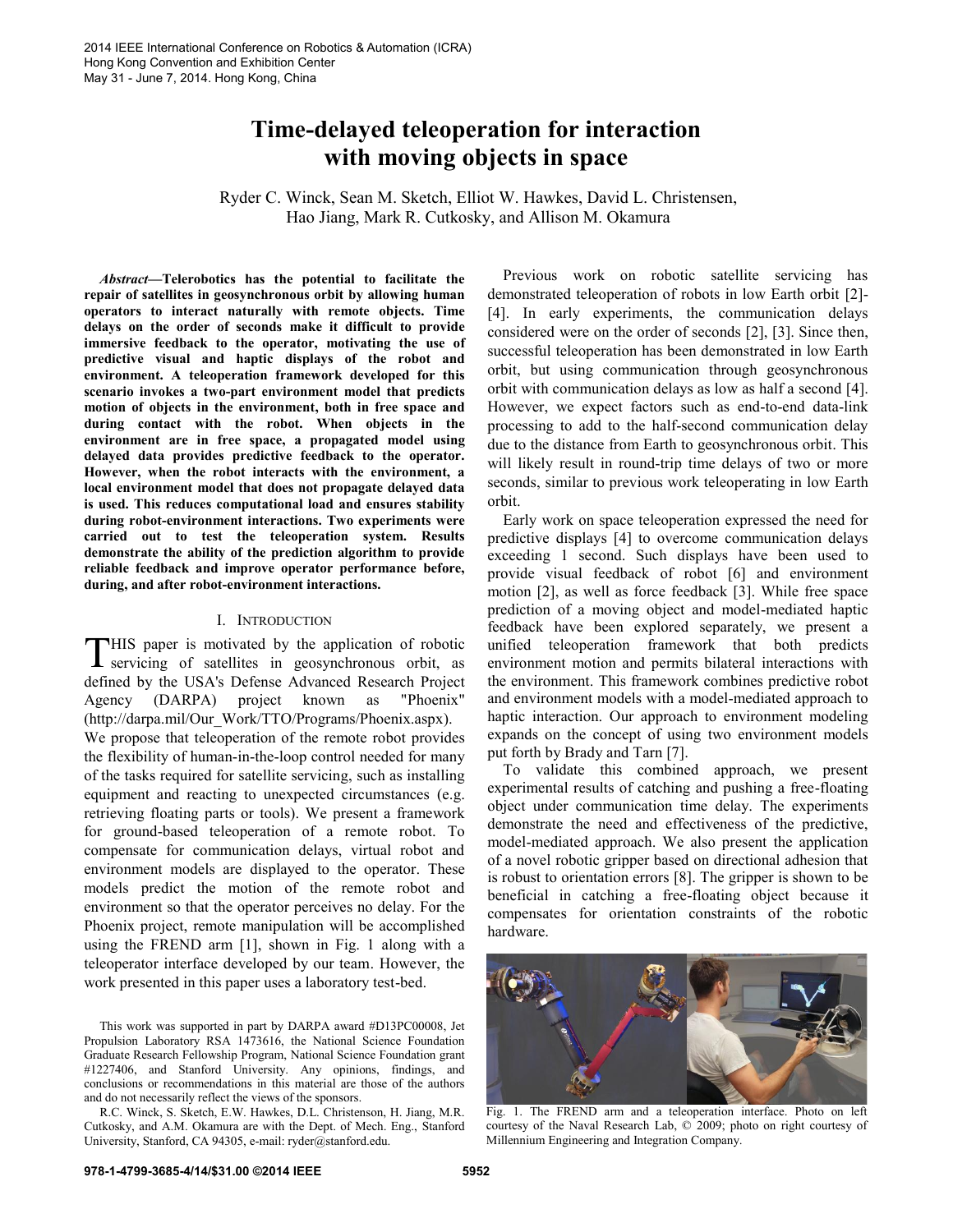#### II. BACKGROUND

The teleoperation scenario relevant to our work consists of a human operator on Earth using a master manipulator to control a robot in space. The remote robot acts on delayed commands from Earth and transmits sensor data, which is further delayed, back to Earth. The delayed data is received by the operator through visual and haptic feedback. These time delays can reduce the operator's sense of immersion, resulting in the adoption of a "move-and-wait" strategy, and lead to instability when haptic feedback is present [4].

For delays on the order of seconds, predictive robot models have been used to remove visual delays during operation of a robot in a static environment [6]. In these cases, graphical, geometric models of static environments were used to present the environment with the effects of delay removed [2], [3], [9]-[12]. In moving environments, predictive models that propagate delayed sensor data forward in time were shown to be necessary for controlled interaction with the environment [2], [12].

If the remote robot is to physically interact with its environment, then dynamic predictions of contact forces are needed in addition to prediction of environment geometry and motion. A contact model improves the prediction of robot interactions with its environment, and can be used for model-mediated haptic feedback [11], [13], [14].

While a number of researchers have investigated modelmediated haptic feedback for static environments [3], [9], [10], [13], [14], less work has been done to integrate dynamic motion prediction with bilateral force feedback. Kikuchi [12] used haptic feedback with dynamic motion prediction to compensate for delays of up to 0.5 seconds. However, he was able to use scattering methods to provide stable haptic feedback instead of a model-mediated approach due to the relatively small delay. Brady and Tarn [7] suggested a high-level framework for integrating modelbased bilateral teleoperation with predictive motion models. They suggested combining (via a weighted sum) a propagated model based on delayed sensor data and a local dynamic model including contact mechanics. In this paper, the two models are called the propagated model and local model. We significantly extend the ideas presented in [6], providing an implementation and experimental validation.

In our implementation, visual and haptic feedback of the predicted virtual robot and environment are supplied to the operator based on dynamic and geometric models. Unlike previous work, we combine a nonlinear robot model, a nonlinear environment model, and model-mediated haptic feedback. This framework enables operators controlling a remote robot under large delays to physically interact with moving environments.

## III. TELEOPERATION FRAMEWORK

The main components of our teleoperation framework are shown in Fig. 2. The components on Earth communicate with each other with very small time delays between them (order of milliseconds). The communication delays between the Earth and space components are on the order of seconds. For the implementation described in Section III.C, the



Fig. 2. Teleoperation framework. The components on Earth are in green. The components in space are in yellow. The communication channel adds time delay on the order of seconds.

signals sent over the communication channel are the master states and the states of the remote environment. In future implementation other information will be sent, such as the state of the remote robot. The components of the framework that are of primary interest in this paper are the virtual environment model (Contact and Env. Model block) and dynamic robot model (Virtual Robot block), discussed in the following two subsections.

## *A. Virtual Environment Model*

The virtual environment model is used to provide visual feedback to the operator and to compute contact forces between the environment and robot. It makes use of two models: a propagated model used during free space motion that uses delayed sensor data from the remote environment; and a local model used during environment and robot interaction that includes contact mechanics. The virtual environment switches between the two models as described below and in Fig. 3. Both models provide visual feedback, but only the local model provides haptic feedback. For working with satellites in space, it is assumed that a priori geometric models are available, but if not, these properties could be estimated online [15]. Therefore, the state of the environment completely defines the pose of the geometric models in the visual display.

The need for two models is due in part to the challenge of computing contact points and forces fast enough to use them within the propagated model. The propagated model must simulate the dynamics of the environment over the entire round-trip delay during each time step of the local bilateral controller, which must run at a high rate to provide highfidelity haptic feedback.

Delayed data from the remote environment comes from vision sensing and is used to estimate the state of the environment. An arbitrary object floating in space can be modeled using the general Euler equations of motion with the angles expressed as quaternions. The resulting dynamic model is nonlinear. The states from vision data can be estimated using an extended or unscented Kalman filter [2], [15]. The delayed environment state is used as an initial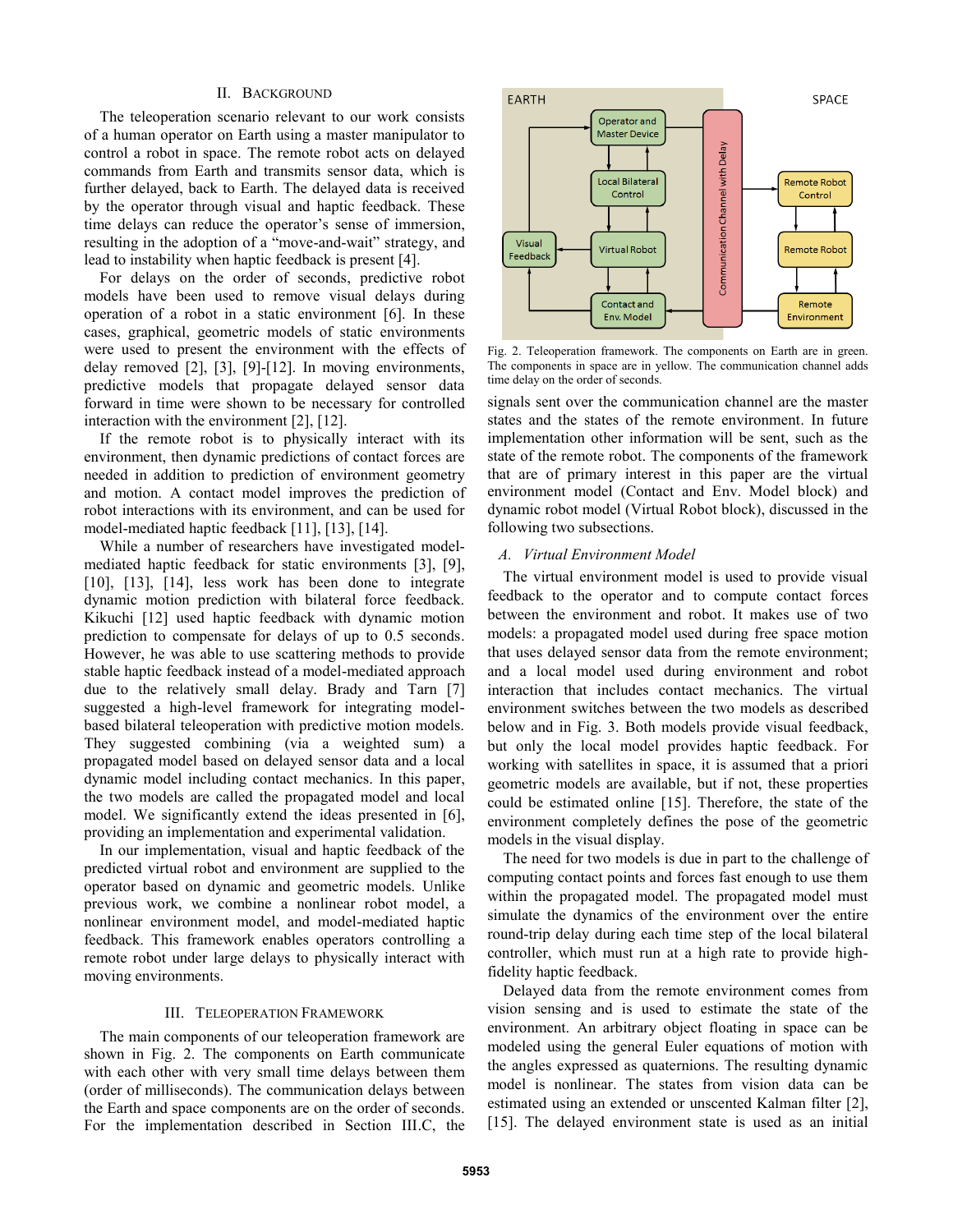

Fig. 3. Flowchart of the environment model. At the start, when the environment is in free space, the propagated model is used as the feedback environment model. When contact is made, the local model states are reset to the current state of the propagated model, and the environment model is switched to the local model. When contact is removed, the environment model is switched back to the propagated model after one round-trip delay cycle is complete.

condition for the propagated model.

The propagated model then computes ahead in time what the state of the environment will be after the round-trip delay. This propagated state is visually displayed to the operator. In addition, the propagated state is used to detect initial contact between the environment and robot. When contact with the robot is detected, the algorithm switches to the purely local model that does not use delayed sensor data but does include a contact mechanics model.

The local model initializes to the state of the propagated model at the instant that contact is detected, thereby ensuring a smooth transition. Although it uses the same nonlinear dynamic model as the propagated model, the local model is computed only once per time step because there is no need to propagate delayed data. The local model also computes contact forces based on compliance properties of the environment and robot. The computed forces are used to predict the environment and robot motion and to provide haptic feedback to the operator. Because the local model is based only on local information, the communication delay does not affect the haptic feedback. Thus the stability of the bilateral control is based only on the local model, virtual robot, and human.

When contact between the robot and the environment is removed, there is not an immediate switch back to the propagated model. Because the propagated model does not include contact mechanics, it diverges during contact. However, after one round-trip delay, when new data is received from the remote environment, it will converge back to the correct free space prediction. Therefore, the algorithm switches back to the propagated model only after contact is removed and one round-trip delay has passed. This transition is not necessarily a smooth one, like the transition from the propagated model to the local model. However, the smoothness of this transition is less important because the environment is no longer in contact with the robot; it is more important that the operator receives the most accurate feedback of the remote environment as soon as possible.

# *B. Virtual Robot Model*

The virtual robot is controlled directly by the operator via a master manipulator. It is not propagated from delayed data like the propagated environment model. Because the master commands are sent to both the virtual and remote robot controllers, the combined virtual robot and controller must reflect the response of the real robot and its controller. Assuming that both the virtual and remote robots are able track the master without steady-state error, the state of the virtual robot will converge to that of the remote robot.

# *C. Implementation*

As shown in Fig. 4, the laboratory implementation of the teleoperation system consisted of a master manipulator, remote robot with gecko-inspired gripper, overhead vision system, and graphical operator interface. The remote environment was an air bearing-mounted "pod." The functionality of each component is described below.

MATLAB Simulink code controlled the system as a whole at 500 Hz. Data from the vision system was obtained at approximately 30 Hz, and the graphics were updated at 60 Hz. The environment and robot models were implemented as MATLAB function blocks. Between these components were the necessary coordinate-frame transformations, control laws, and time delays. The top-level Simulink blocks follow



Fig. 4. Laboratory test-bed for time-delayed teleoperation experiments. During testing, the operator faced away from the remote environment, seeing only the on-screen visualization. The camera used for visualization (not shown) was mounted on the ceiling. An image from the camera, taken using reacTIVision, is shown in the inset.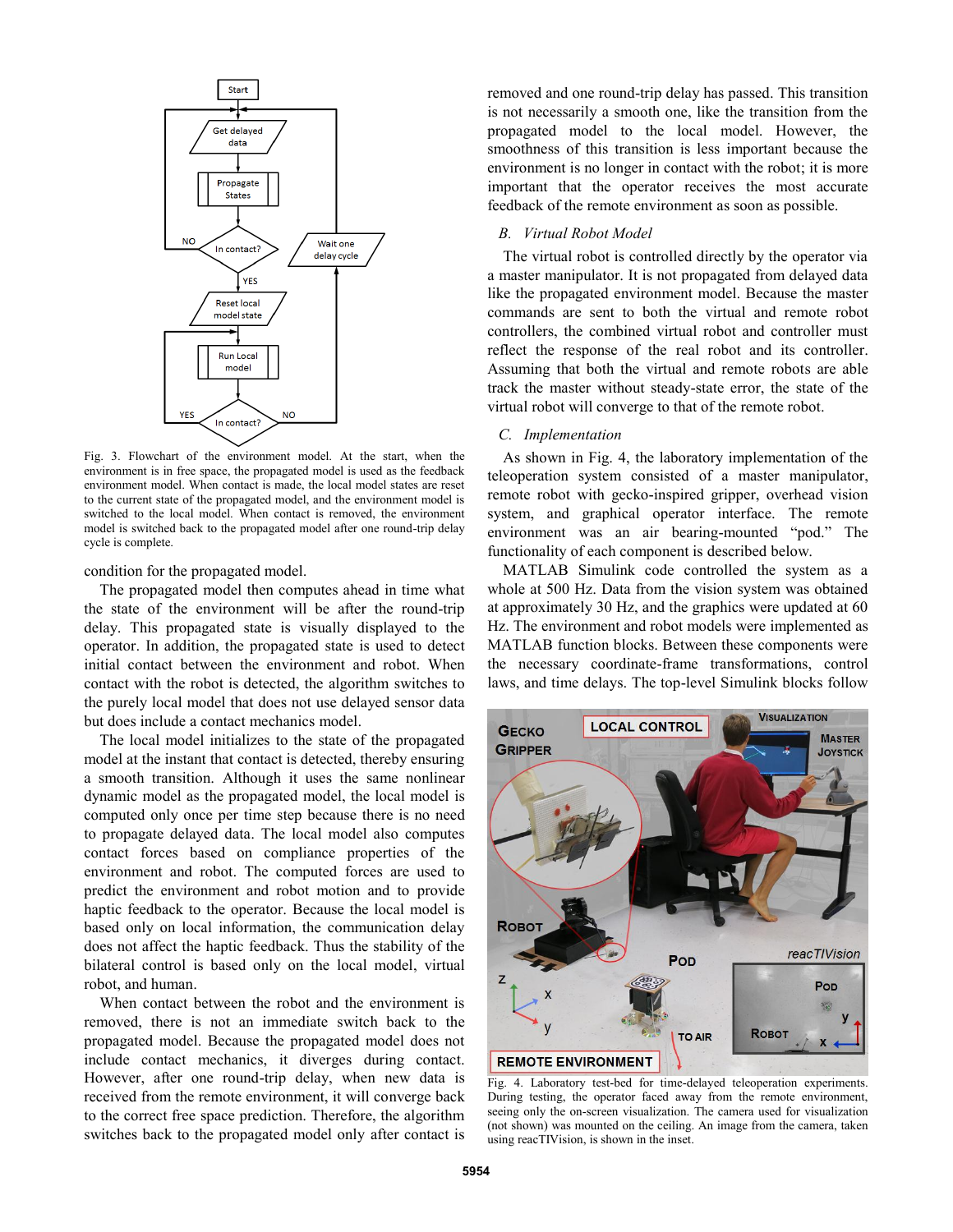the diagram in Fig. 2.

*1) Operator Interface* – A PHANTOM Omni was the master input device and provided haptic feedback. Virtual fixtures were applied immediately in front of the base of the device and to either side prevent the master from commanding the robot to a singular position. The Omni was also constrained to a plane at the height necessary for the gripper mounted on the robot to contact the pod.

The Chai3D (http://chai3d.org) library was used to provide visual feedback of the state of the pod and robot to the operator based on a priori CAD models. When using prediction feedback, only the predicted state was displayed. The operator could adjust the view angle and zoom.

*2) Local Robot and Control* – A Sensable PHANTOM Premium 1.5A was used as the remote robot. The dynamic model of the Premium comes from Abbott [16]. This model is expressed in joint coordinates and PID control was used for each joint. The control gains were tuned to match the performance of the actual PHANTOM Premium used as the remote robot. The control gains for each joint, using the joint label convention from [16], were:  $K_{p1} = 0.55$ ,  $K_{I1} = 0$ ,  $K_{D1} = 0.04; K_{D2} = 0.4, K_{I2} = 0.05, K_{D2} = 0.025;$  and  $K_{p3} = 0.5, K_{I3} = 0.01, K_{D3} = 0.01$ . In addition to the PID control gains, a static torque offset of  $-0.1$  N m was added to joint  $2$  and an open-loop gain of  $0.83$  was added to the desired angle of joint 3. The controller was not designed for performance, but to match the behavior of the remote robot. The contact forces generated by the local environment model were applied to the robot model as joint torques.

*3) Virtual Environment* – For the experiments discussed in Section IV, air bearings constrained the pod to a horizontal plane, reducing its degrees of freedom to two in translation and one in rotation. The nonlinear dynamic model is

$$
\begin{bmatrix} \dot{x}_x(t) \\ \dot{x}_y(t) \end{bmatrix} = \begin{bmatrix} \cos(\theta) & -\sin(\theta) \\ \sin(\theta) & \cos(\theta) \end{bmatrix}^T \begin{bmatrix} v_{x}(t) \\ v_{y}(t) \end{bmatrix}
$$

$$
\dot{\theta}_z(t) = \omega_z(t)
$$

$$
\begin{bmatrix} \dot{v}_{x}(t) \\ \dot{v}_{y}(t) \end{bmatrix} = \begin{bmatrix} (F_{x}(m)) \\ (F_{y}(m)) \end{bmatrix} + \begin{bmatrix} v_{y}(t)\omega_z(t) \\ -v_{x}(t)\omega_z(t) \end{bmatrix} - \begin{bmatrix} \cos(\theta) & -\sin(\theta) \\ \sin(\theta) & \cos(\theta) \end{bmatrix} \begin{bmatrix} a_x \\ a_y \end{bmatrix}, \text{ and}
$$

$$
\dot{\omega}_z(t) = M_z / I_{zz}.
$$

In (1), the subscripts  $x'y'z'$  represent a body-fixed coordinate frame and  $xyz$  represent a world frame. Unlike previous work [2], [7], we did not linearize the model, but used the nonlinear model for prediction. The pod's mass was  $m = 1.3$  kg with an  $I_{zz} = 0.0026$  kg·m<sup>2</sup> moment of inertia about its vertical axis. When released from rest, an uneven floor caused the pod to accelerate. The acceleration was modeled as  $a_x = -0.035$  cm/s<sup>2</sup> and  $a_y = 0.06$  cm/s<sup>2</sup> in (1).

Ralston's Second Order Runge-Kutta method was used to propagate the model. For a round-trip time delay of  $T_d$  and a step size of  $T_s$ ,  $T_d/T_s$  iterations of the model were solved in one sample time of the local bilateral controller.

When using camera data to determine the state of the pod, the camera's update rate may be lower than the sampling rate of the local bilateral controller. For this experiment, vision data was processed at 30 Hz, while the controller sampling rate was 500 Hz. Therefore, in addition to propagating state of the environment to compensate for the communication delay, the propagated model also predicted the state of the environment in between the packets of vision data. To do this, the propagated model recorded both the round-trip delay prediction and a one-sample-ahead prediction. In the next sample time, if no new data had been received from the vision system, then the one-sample-ahead prediction from the previous sample-time was used as the initial value for the propagated model.

For the local model, the nonlinear dynamic model in (1) was implemented using the Bogacki-Shampine method for the numerical integration. Multi-point contact mechanics were implemented using the Bullet physics (http://bulletphysics.org) library. The force generated between the environment and robot was applied to the virtual pod and robot, as well as haptic feedback to the operator using the Omni.

*4) Remote Robot and Controller* – The PHANTOM Premium 1.5A was controlled by the master manipulator via position control in world coordinates. The PID control gains were:  $K_{px} = 10$ ,  $K_{Ix} = 0$ ,  $K_{Dx} = 1$ ;  $K_{py} = 40$ ,  $K_{Iy} = 0$ ,  $K_{Dy} = 2$ ; and  $K_{pz} = 50$ ,  $K_{Iz} = 10$ ,  $K_{Dz} = 2$ .

A collapsing truss grasper [8] (a.k.a. Gecko Gripper), shown in Fig. 4, was attached to a 3D-printed end effector on the Premium for the catching experiment described in Section IV. The Premium's end effector was not actuated, so independent control of the gripper's orientation was not possible. However, the end effector was used to roughly orient the gripper relative to the face of the pod and enable catching. The gripper compensated for minor misalignment with the pod face by using outriggers for dynamic passive alignment. The Gecko Gripper employs directional dryadhesive pads. Such adhesives adhere to smooth surfaces when a shear load is applied parallel to their surface. In this way, they can be "turned on" by applying shear, and "off" by removing the load. The same pads were used for all the tests. The gripper's mechanism is designed to apply such a shear load to a pair of opposing adhesive pads as the truss collapses when the gripper contacts a surface. Once the truss is fully collapsed, the mechanism magnetically latches and locks the shear loads on the adhesives. Forces and torques exerted on the gripper during rebound are absorbed by a nonlinear spring attached to the back of the truss via a boom arm, increasing the gripper's ability to absorb kinetic energy.

For the contact experiment, a thin piece of foam replaced the Gecko Gripper on the Premium end effector. This allowed the robot to push the pod without gripping it and provided compliance to allow for misalignment due to the lack of control of the gripper's orientation.

*5) Remote Environment* – The pod was constructed with a lightweight wood base that attached to three 3D-printed air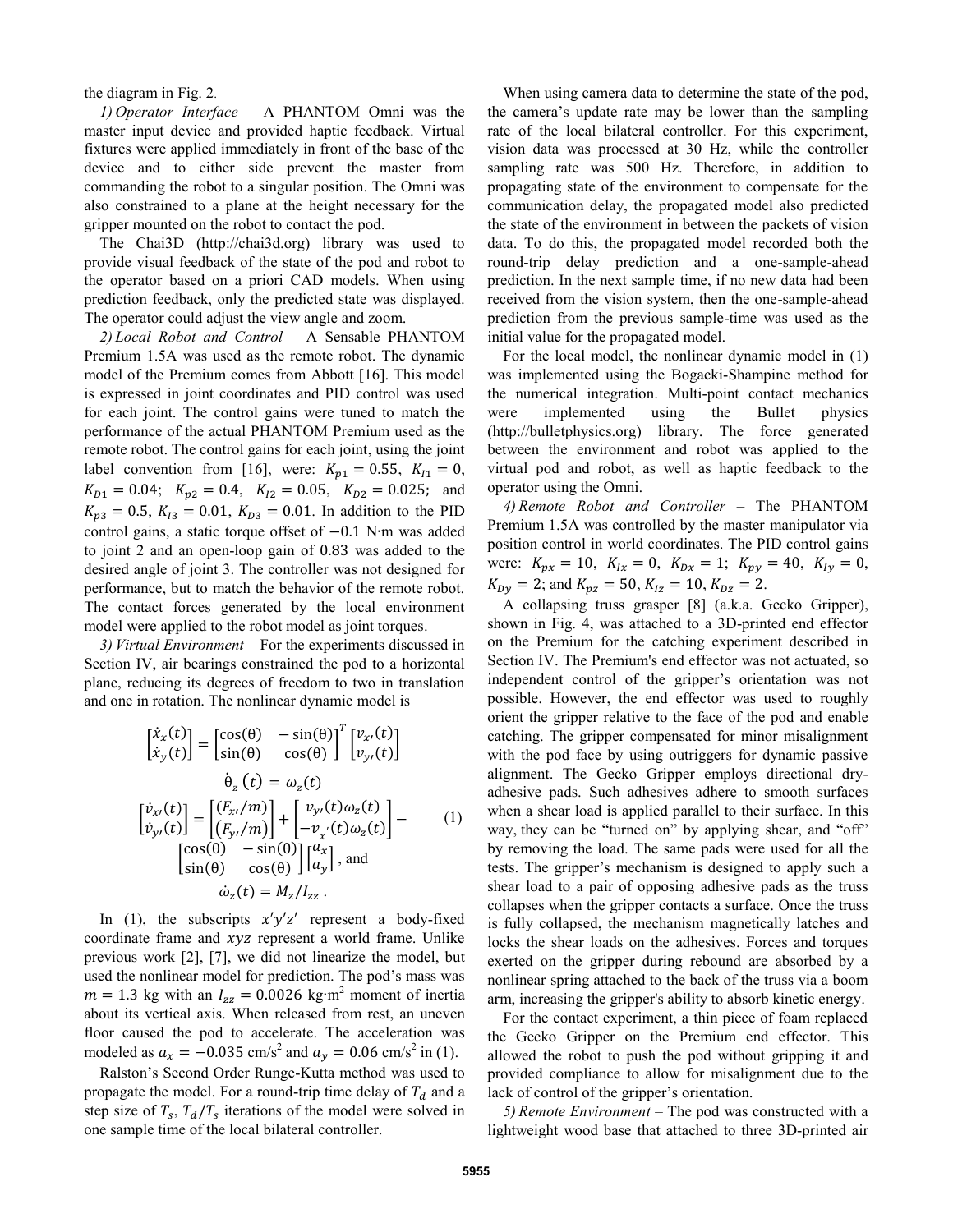bearings that received air from a wall supply via a tether, based on the design by Howard et al. [17]. To reduce friction, the test-bed floor was waxed, and Teflon-coated mini-DVDs were affixed to the bottom of each bearing. A rectangular steel tube was mounted on top of the wood base, and acrylic plates were attached to each side to provide a smooth catching surface for the Gecko Gripper.

An overhead web camera and reacTIVision (http://reactivision.sourceforge.net), an open-source twodimensional fiducial tracker, were used to obtain the states of the pod at approximately 30 Hz. The states were scaled based on calibration fiducials, and the velocities were estimated using a finite difference and a first-order Butterworth low-pass filter with a 0.75 Hz cutoff frequency. The cutoff frequency was low because the acceleration of the pod moving in free space was low. An image from reacTIVision is shown in the inset in Fig. 4.

## IV. EXPERIMENT

Two experiments were carried out to test the teleoperation framework. The first, a catching experiment, tested the free space prediction in a manner similar to previous studies [2], [12]. An operator attempted to catch a floating pod under time delays of up to 2 seconds. Performance during the use of predictive robot and environment models was compared to that with using only a predictive robot model and with using no prediction. The second, a contact test, involved the operator pushing the pod under time delay. For some trials the pod was initially at rest when the operator made contact, and for others, the pod was moving towards the robot; the operator had to stop the pod and push it away in a controlled fashion. This experiment tested the propagated and local model and the ability to switch between them. It also demonstrated haptic feedback provided by the contact mechanics of the local model.

# *A. Procedure*

The catching experiment was carried out for time delays of 0, 0.5, 1, and 2 seconds with three different types of visual feedback: delayed feedback of the robot and environment; predictive feedback of the robot only; and predictive feedback of both the robot and the environment. For each combination of delay and feedback, five trials were conducted. A trial consisted of the pod being pushed towards the robot from an angle of 50-55 degrees from the  $x$  axis and then the operator attempting to catch the pod. The average velocity of the pod for all the trials was approximately 44 cm/sec, varying from 35 cm/sec to 50 cm/sec. The minimum velocity was constrained by the need to push the pod fast enough to reduce the effect of friction between the air bearings and the floor. Two seconds of delay was the longest delay used due to the high pod velocity and the space constraints, but it has been shown that increasing velocity has a similar effect on performance as increasing delay when tracking a constant-velocity object [12].

For each trial, the same subject with significant

teleoperation experience was the operator and the same individual pushed the pod. The result was a catch, a hit, or a miss. A catch was considered a successful trial and a miss an unsuccessful trial. A hit occurred when the gripper made contact with the pod but did not catch the pod. This occurred during testing for a number of reasons, such as over-rotation of the pod, such as could not be compensated for by the gripper's dynamic passive alignment, or an improper contact caused by the operator. As the speed of the tests made it difficult to ascertain the cause of the hit without catching, these hits were noted and the trials were repeated until either a catch or miss occurred. Data was also recorded to evaluate the prediction accuracy of the robot and environment models. For the catching experiment, the local model with contact mechanics was not implemented and only the propagated environment model was used.

During the contact test, the operator pushed the pod with the end effector. With both the propagated and local environment models implemented, the teleoperation system predicted the pod's motion during contact and free space. The pod was first pushed from rest in the  $+y$  direction and allowed to float freely. Then the pod was given an initial velocity directly toward the robot  $(-y)$  and the operator would contact the pod, stop it, and push it back. Finally, the side of the gripper was used to push the pod in the  $-x$ direction. The contact experiment was done with 0.5 seconds of delay to reduce the time after contact was broken before the environment prediction algorithm switched from the local model to the propagated model.

# *B. Results*

The results of the catching experiment are summarized in Table I. The propagated model enabled the operator to catch the pod in each of the 5 trials for all of the delay magnitudes attempted. Without the environment prediction, the operator was only able to catch the pod two times with 1 second of delay and never with 2 seconds of delay. Without the robot or environment prediction, the operator's performance degraded further, catching the pod only once with a 0.5 second delay and never with a 1-second delay. No trials were attempted with a 2-second delay for the latter case with no robot or environment prediction.

Fig. 5 shows an example trajectory of the pod and the prediction with 1 second of delay. The prediction is shifted in time so that it lines up with the delayed data. When the pod is caught, the prediction continues to move for 1 second because the local model was not implemented for the catching tests. The root-mean-square errors of the prediction for the five trials at 0.5, 1, and 2 seconds were:  $0.74 \text{ cm} (x)$ and 1.11 cm (y); 0.91 cm (x) and 1.62 cm (y); and 3.44 cm  $(x)$  and 1.58 cm  $(y)$  respectively. Error was computed following the round-trip delay, after prediction converged.

The contact experiment successfully demonstrated the ability of the predictive model to handle robot-environment interaction and provide stable haptic feedback to the operator. The left plot of Fig. 6 shows the prediction of the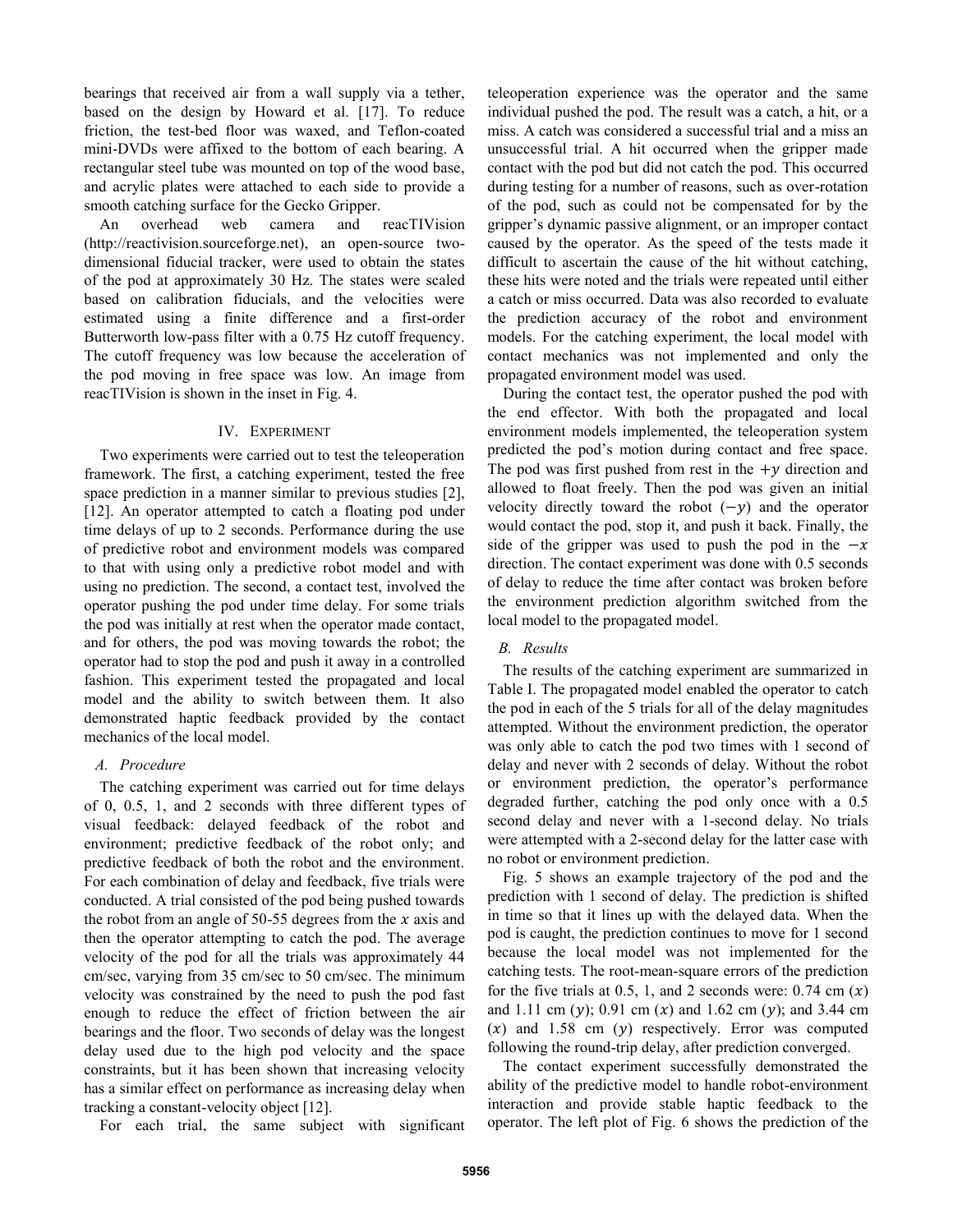pod being pushed from rest in the  $+y$  direction. The shaded region shows when the local model is in use, during contact and for one round-trip delay after contact. The average error of the local model prediction over five trials was 0.54 cm in the  $\nu$  direction. The right plot of Fig. 6 shows the prediction of the pod while it is floated towards the robot, stopped by the robot, and pushed back. Fig. 7 shows a push in the  $-x$ direction, where the operator uses the side of the end effector to push the pod. During contact, the robot and pod measurements do not overlap because the robot position is measured at the center of its end effector and the pod position is measured at its center of mass. The offset is the thickness of the material between these points. In this example, the force on the virtual pod is also applied to the virtual robot and provides haptic feedback to the operator.

# *C. Discussion*

The catching experiment demonstrates that the free space propagated model enables the operator to reliably catch the floating pod. In addition to enabling the operator to catch the pod every time, the prediction also reduced the number of hits that did not result in a catch. Furthermore, using the predictive model, when a hit did occur due to improper contact between the gripper and the pod, the operator could see that he had hit the pod insufficiently. When such a hit occurred, the operator often called out that the contact was not good before the robot made contact because the predictive interface enabled the operator to see the contact ahead of time. With only robot prediction or no prediction,



Fig. 5. Trajectories of the remote and predicted pods during the 1-second delay catching experiment in both the  $x$  (*left*) and  $y$  (*right*) directions. After the pod is pushed, the prediction converges after one round-trip delay. When the pod is caught, the predicted pod position continues moving for one round-trip delay because contact mechanics not implemented during the catching experiment.

| <b>TABLE I</b><br><b>RESULTS OF POD CATCHING TRIALS</b> |                |                |               |                |
|---------------------------------------------------------|----------------|----------------|---------------|----------------|
| Prediction                                              | <b>Delay</b>   | <b>Catches</b> | <b>Misses</b> | <b>Hits</b>    |
| No Prediction                                           |                | 5              | O             | $\overline{2}$ |
|                                                         | 0.5            |                | 4             | 0              |
|                                                         |                | $\Omega$       | 5             |                |
| <b>Only Robot Prediction</b>                            | 0.5            | 5              | $\Omega$      | $\overline{4}$ |
|                                                         |                | $\overline{2}$ | 3             | 4              |
|                                                         | $\overline{2}$ | $\Omega$       | 5             | $\overline{4}$ |
| With Prediction                                         | 0.5            | 5              | 0             |                |
|                                                         |                | 5              | $\Omega$      | 3              |
|                                                         |                |                |               |                |

the operator had to guess when to move the robot before the pod approached. Thus, the operator had no knowledge of the outcome of the trial until after the fact. This was worse for the robot only prediction because the robot and environment, as displayed to the operator, do not line up in time. This resulted in the operator having to be told the outcome of the trial. The task without environment prediction was actually made easier than it would be under normal circumstances because the pod was coming from approximately the same location and with the same velocity. Instead of predicting the motion of the pod in each trial, the operator only needed to learn the location of the pod at which he should move the robot to contact the pod. This enabled the operator to catch the pod twice with 1 second of round-trip delay using only the robot prediction. These two catches were obtained after the operator learned from three misses. This is not sufficient for practical use unless the task is equally consistent.

Without robot and environment prediction, catching the pod was even more difficult, resulting in only one catch with 0.5 seconds of delay. The robot prediction alone compensates for half of the round-trip delay, and the delay for the operator is effectively doubled without it. Thus, the performance with 0.5 and 1 seconds of delay with no prediction is similar to the performance with 1 and 2 seconds of delay and only robot prediction.



experiment in the  $y$  direction. On the left, the pod is pushed from rest. On the right, the pod is stopped and pushed away. When the robot makes initial contact, the algorithm switches from the propagated model to the local model. The algorithm switches back to the propagated model 0.5 seconds after contact is broken.



Fig. 7. Trajectories of the remote and predicted pods, master joystick, and remote and virtual robot during the contact experiment in the  $x$  direction. The pod is pushed from rest. Because the virtual force applied to the virtual pod is also applied to the virtual robot, the virtual robot does not follow the master command but instead predicts the resulting motion of the real robot.